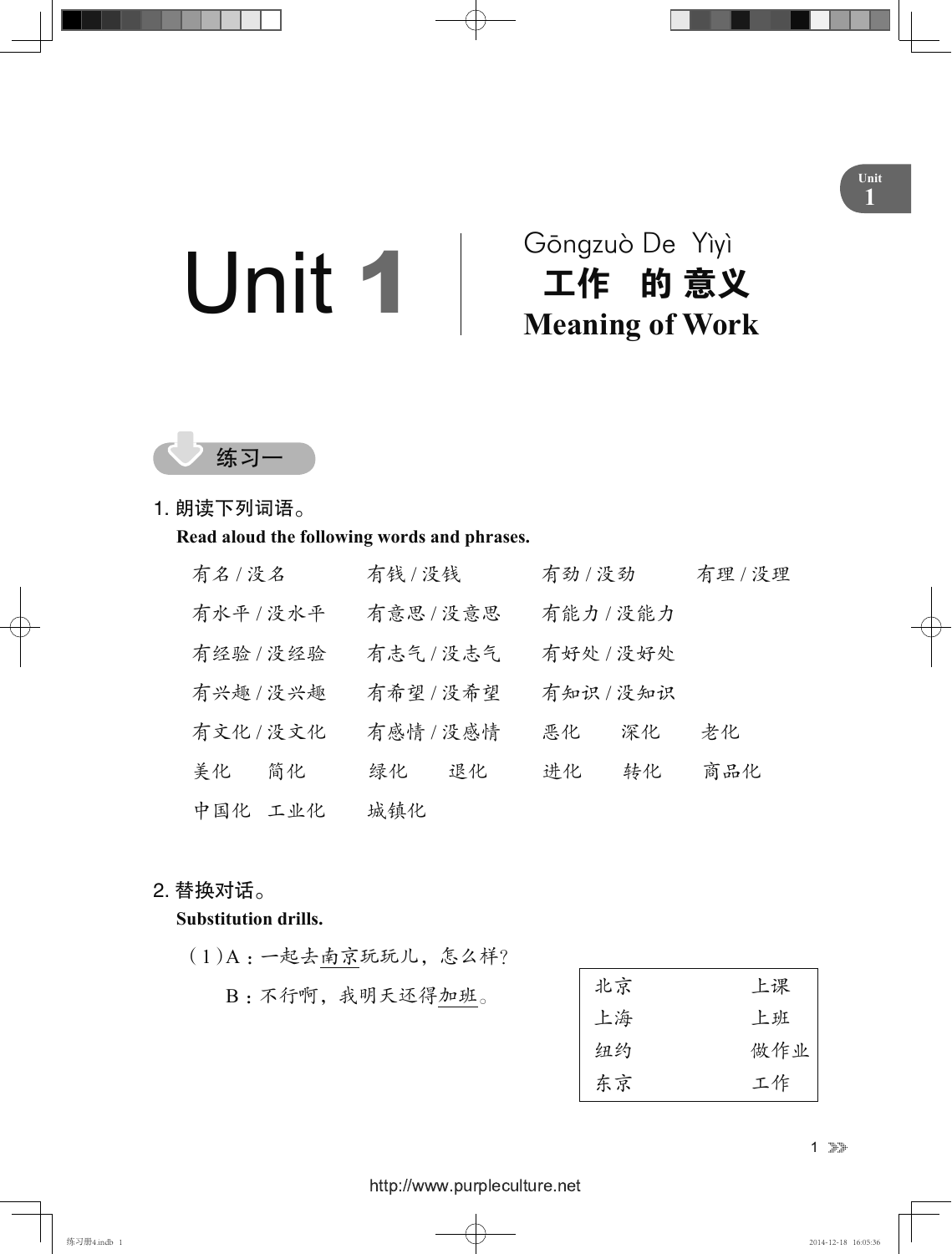| $(2)$ A: 老赵, 你也加班? | 上班    | 上班    | 上 |
|--------------------|-------|-------|---|
| B: 我倒是想加班, 可没地方加。  | 在学汉语  | 学汉语   | 学 |
|                    | 去打篮球  | 打篮球   | 打 |
|                    | 发电子邮件 | 发电子邮件 | 发 |
|                    |       |       |   |
| (3)A: 你干吗不想当经理?    | 当老师   | 当老师   |   |
| B: 我对当经理不感兴趣。      | 学西班牙语 | 学西班牙语 |   |
|                    | 打篮球   | 打篮球   |   |

结婚 结婚



1. 辨字组词。

**Fill in the blanks to form words or phrases.**

| 影 | 惊 |
|---|---|
| 拼 | 择 |
| 调 | 确 |
| 选 | 进 |
| 炒 | 吵 |

### 2. 写出下面词语的反义词。

**Write the antonyms of the words below.**

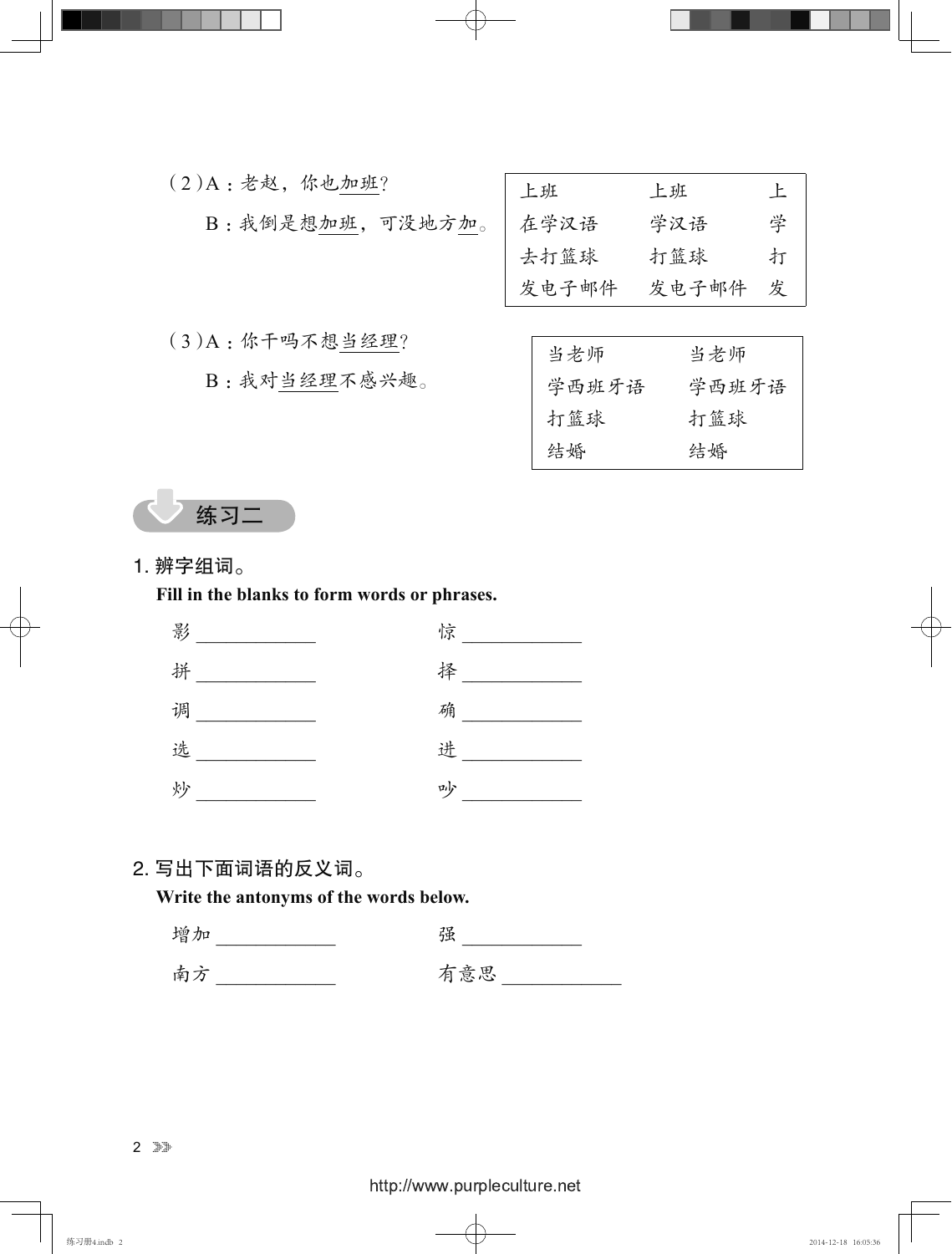**<sup>1</sup>** 3. 选词填空。 **Choose the correct word(s) to fill in each blank.**

什么 怎么 那么 (1)星期天还上 \_\_\_\_\_\_\_\_ 课? (2)我想去看看他是 \_\_\_\_\_\_\_\_ 上课的。 (3)我真不明白,你为 \_\_\_\_\_\_\_\_ 要 \_\_\_\_\_\_\_\_ 干? (4)你 \_\_\_\_\_\_\_ 有钱, 干吗还 \_\_\_\_\_\_\_ 拼命? (5)\_\_\_\_\_\_\_\_ 啦,又被老板炒鱿鱼了? 倒是 可是 老是 (6)这个学生 \_\_\_\_\_\_\_\_ 迟到,老师对他不太满意。  $(7)$ 东西不错, \_\_\_\_\_\_\_ 太贵了。 (8)聪明 \_\_\_\_\_\_\_\_ 挺聪明的,却不怎么努力。

4. 给括号里面的词选择一个合适的位置。

**Choose the correct place in each sentence for the given word(s).**

- (1)你 A 买的这件新衣服 B 不错,很 C 好看,而且也不 D 贵。(确实)
- (2) A 喜欢 B 为别人服务的人 C 百分之四 D。(只有)
- (3) A 努力 B 学习,C 才能取得 D 好成绩。(只有)
- (4)选择为自己 A 能当老板 B 努力 C 工作的人 D 却很少。(而)
- (5) 你 A 不 B 去上海 C 学习汉语 D ? (干吗)

### 5. 组词成句。

**Make a sentence by placing the given words in the correct order.**

(1)上海 受 最大 中国 西方 影响 的 是 之一 城市

<http://www.purpleculture.net>

**Unit**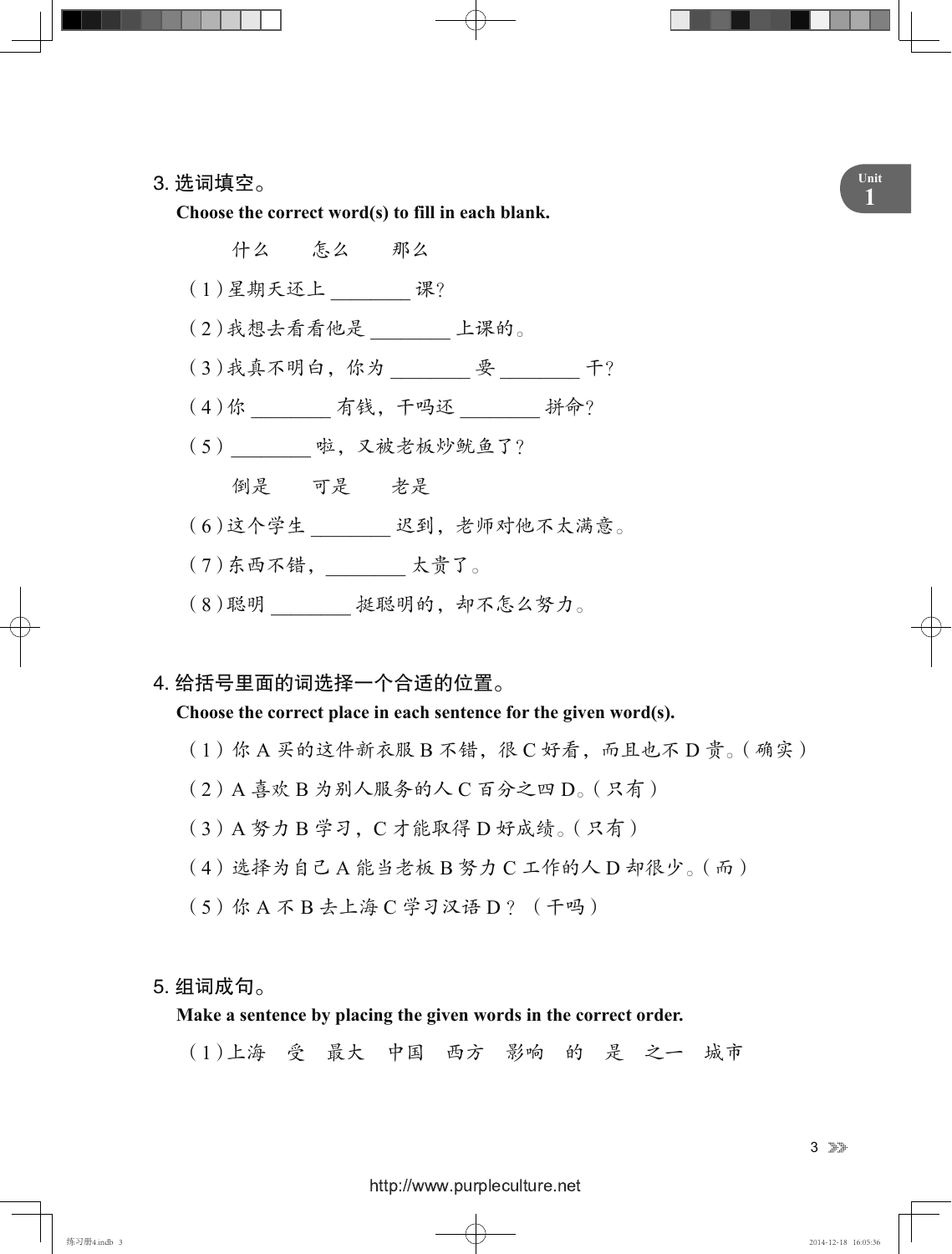(2)准备 我们 去 玩玩儿 北京 再

(3)你 我 真是 要命 要钱 不 看

(4)对 马克 兴趣 总统 感 当 很

(5)是 漂亮 我 漂亮 不贵 可是 也 价钱 不喜欢

6. 仿照例句, 用"干吗"改写下面的句子。 **Rephrase these sentences using** 干吗 **according to the example.** 例 :你为什么不学习汉语?→ 你干吗不学习汉语? (1)你们上个星期去纽约干什么?

(2)这是我自己的事儿,为什么要告诉你呢?

(3)老板为什么炒你的鱿鱼?

(4)他也是你们老师,为什么不去问他?

### 7. 用所给的词填空。

**Fill in the blanks using the given words.**

已经 总是 就是 本来 得 干吗

明天是周末, (1) 想跟老同学一起去外面玩玩儿,可阿伟说他明天还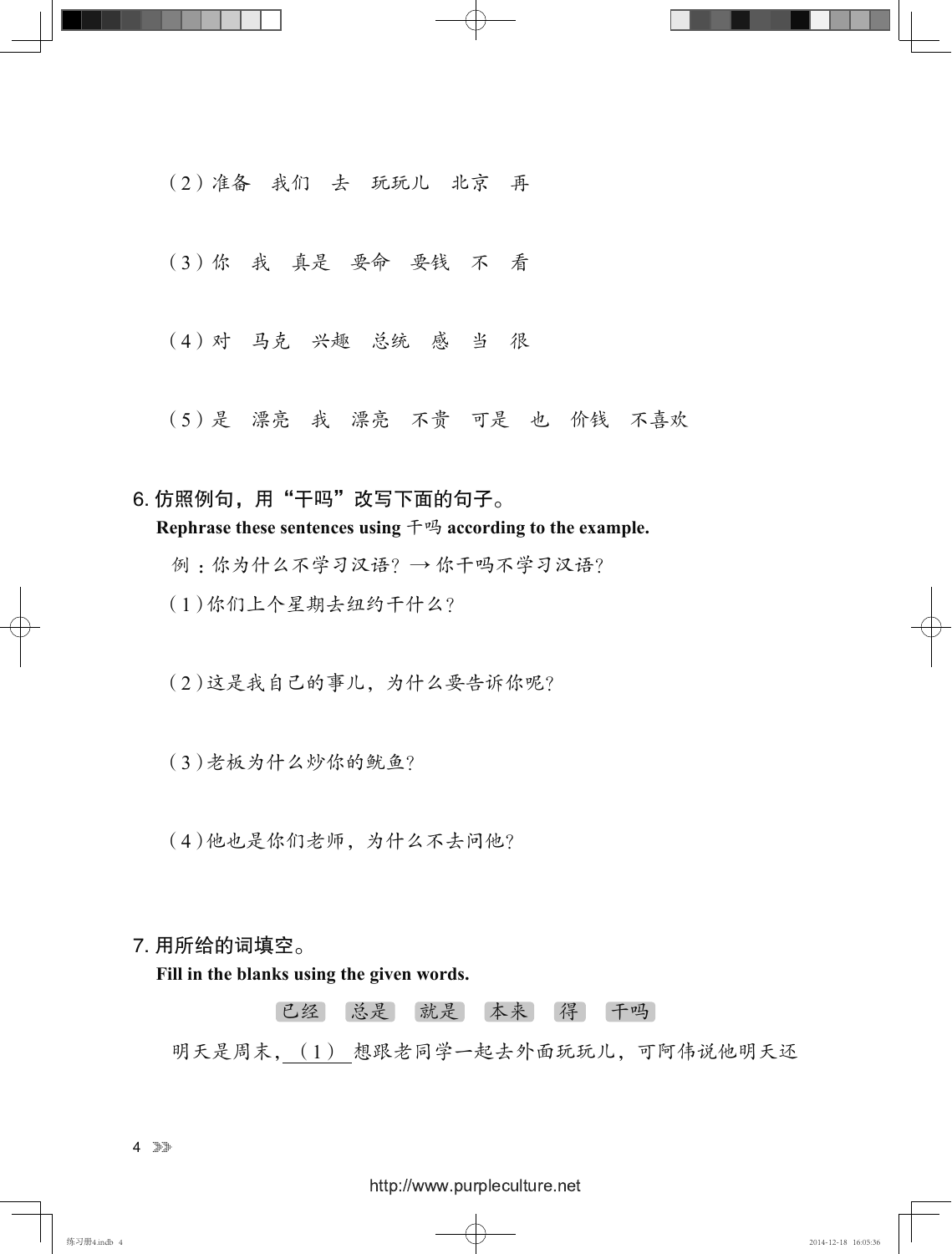**<sup>1</sup>** (2) 加班,真是没办法。

有时候,我真是搞不懂他们。就说阿伟吧,他 (3) 是公司的大老板了, (4) 还要那么拼命呢?世界上的钱哪能赚得完呢?我说他要钱不要命,他 还不高兴呢!

再看看学东,他 (5) 跳槽 (tiàocáo, change one's job)。跳来跳去的, 在哪家公司都待不长,一会儿被老板炒了,一会儿又炒了老板,真不知道他 在想些什么。

当然,他们也不理解我,问我当老师有什么好。其实,我也说不上当老 师好在哪儿,喜欢 (6) 喜欢,好像也没什么理由 (lǐyóu, reason)。

### 练习三

### 1. 听力理解。

### **Listening comprehension.**

根据听到的内容,判断对错 :

Decide whether these statements are true or false based on the recording you hear.

| (1) 老李和老赵明天都要加班。               | $($ $)$ |       |
|--------------------------------|---------|-------|
| ② 老李的公司来了新老板,所以老李要和老板一起去玩儿。 () |         |       |
| (3) 事儿多, 收入也多。                 | $($ )   |       |
| (4) 老赵每个周末都要去上海。               | $($ )   |       |
| (5) 老赵的爱人可能是一位老师。              | $($ )   |       |
| 6 他们觉得上海没有很多好学校。               |         | $($ ) |

5 33

### <http://www.purpleculture.net>

练习册4.indb 5 2014-12-18 16:05:36 2014-12-18 16:05:36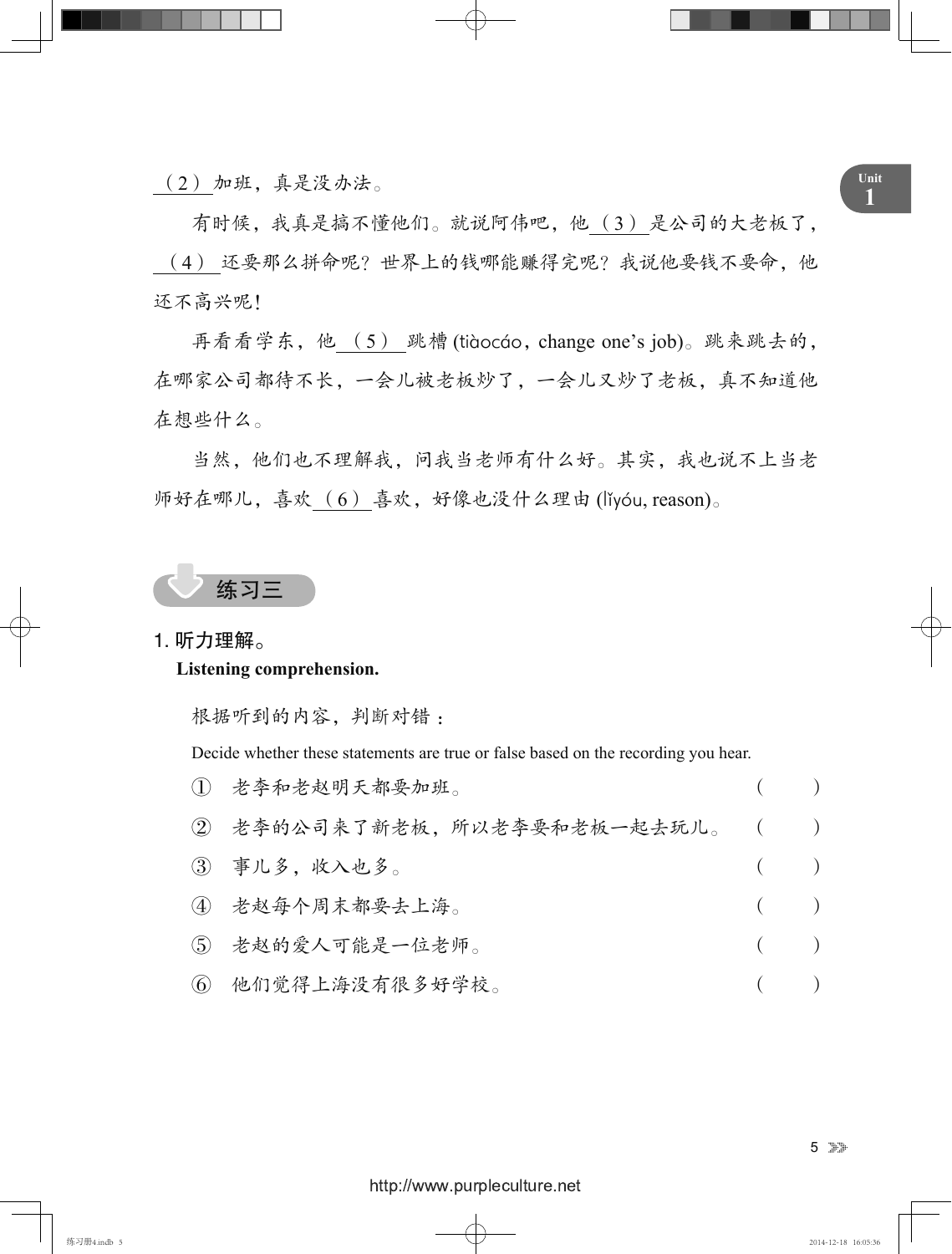### 2. 口语表达。

### **Oral practice.**

(1)互相问答 :你喜欢什么样的工作?为什么?

Question and answer drill with your classmates: What kind of jobs do you enjoy doing? Why?

(2)讨论:你认为人应该为什么工作?为了工资?为了兴趣?还是为 了……?

Discuss: What reason(s) do you think one should work for? For a salary? For one's interests? What else?

### 3. 阅读理解。

### **Reading comprehension.**

我们公司人本来就很少,自从中国加入世界贸易组织(WTO)以来, 业务量有了明显的增加,我们加班也就成了家常便饭。最近一段时间,我 的工作量增加了一倍,加班费虽然挺多,可是我不想加班——我实在受不 了了!但是,我们要是不加班,事情做不完,老板肯定不高兴。昨天,我 的两个同事终于受不了了,他们先后住进了医院,于是,老板就让我同时 接下了他们两个人的工作,一个人干三个人的活!我整个人都要累病了。 你说我该怎么办呢?我问了几位朋友,他们各有各的说法。

有人说 :"叫你们老板再招聘一些人嘛!"

有人说 :"我们公司也是,连办公桌都不愿意增加,不要说人了。你就 再忍一忍吧!"

有人说 :"有些公司就是小气,我绝对不去这样的公司做事。你还是赶

 $6 \n\rightarrow$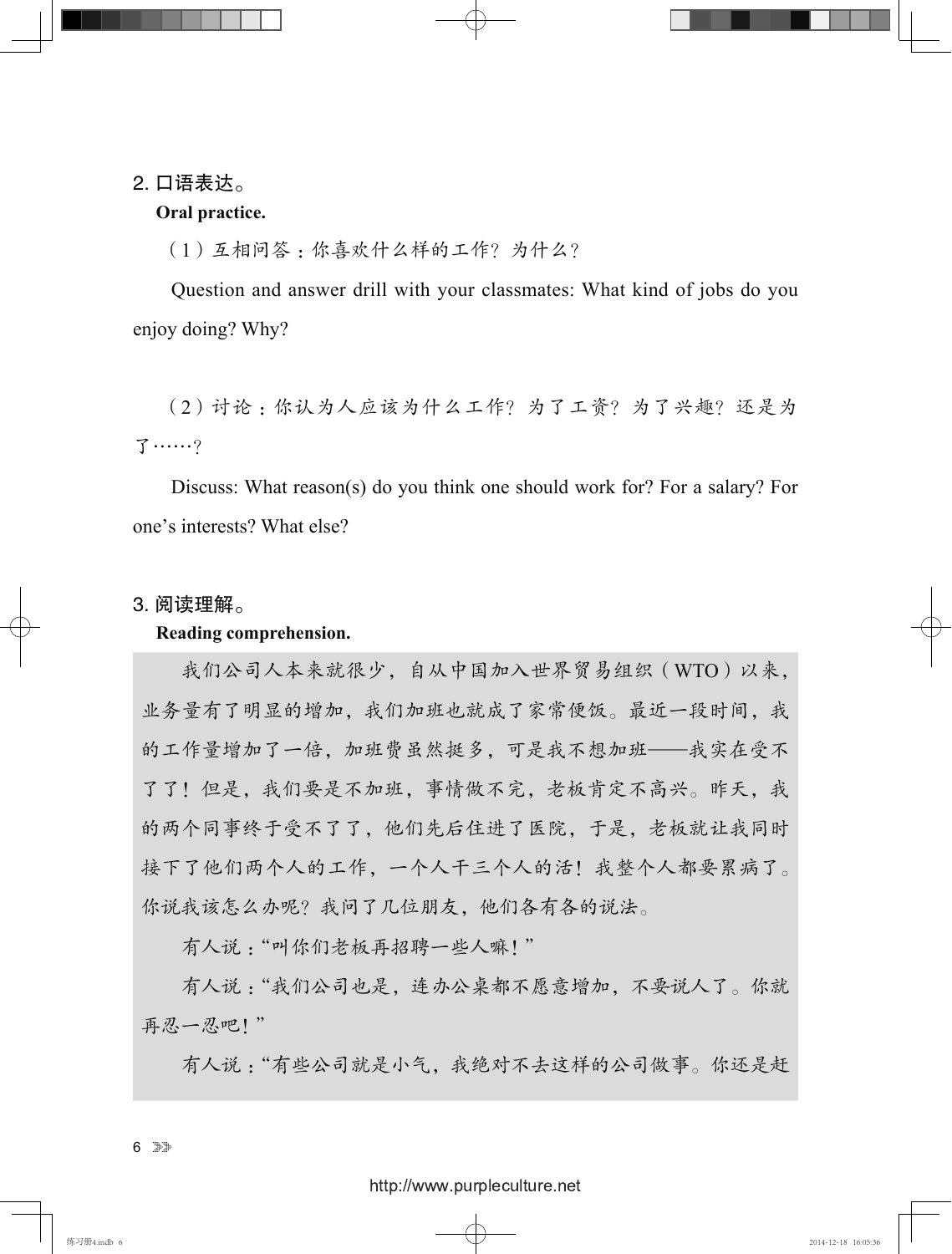**<sup>1</sup>** 快辞职吧!"

有人说 :"有活儿干,多赚点钱没什么不好啊!"

有人说 :"太累人的工作还是算了吧!如果是我的话,就拒绝加班,炒 了老板。"

补充词语:

### **Supplementary words:**

(1) 世界贸易组织 Shìjiè Màoyì Zǔzhī WTO (World Trade Organization)

| (2) 业务量  | yèwùliàng    | business volume                             |
|----------|--------------|---------------------------------------------|
| (3)家常便饭  |              | jiācháng biànfàn routine; common occurrence |
| (4)工作量   | gōngzuòliàng | amount of work; work load                   |
| (5)先后    | xiānhòu      | one after another; successively             |
| $(6)$ 招聘 | zhāopin      | to recruit; solicit applications for a job  |
| (7) 辞职   | cízhí        | to resign                                   |

根据短文内容,判断下面的说法是否正确。

### **Decide whether these statements are true or false according to the passage above.**

| (1)我们公司人特别多。           |         | (       |
|------------------------|---------|---------|
| (2)我们常常加班。             |         | $($ $)$ |
| (3)我们加班很多,但加班费很少。      |         | $($ )   |
| (4) 老板不喜欢让我们加班。        |         | $($ $)$ |
| (5)我的两个同事都累病了。         | $($ $)$ |         |
| (6) 大家都让我忍一忍, 不要辞职。    |         | $($ $)$ |
| (7)大家都认为只要能多赚钱,就算是好工作。 |         | $($ )   |

7 33

### <http://www.purpleculture.net>

练习册4.indb 7 2014-12-18 16:05:36